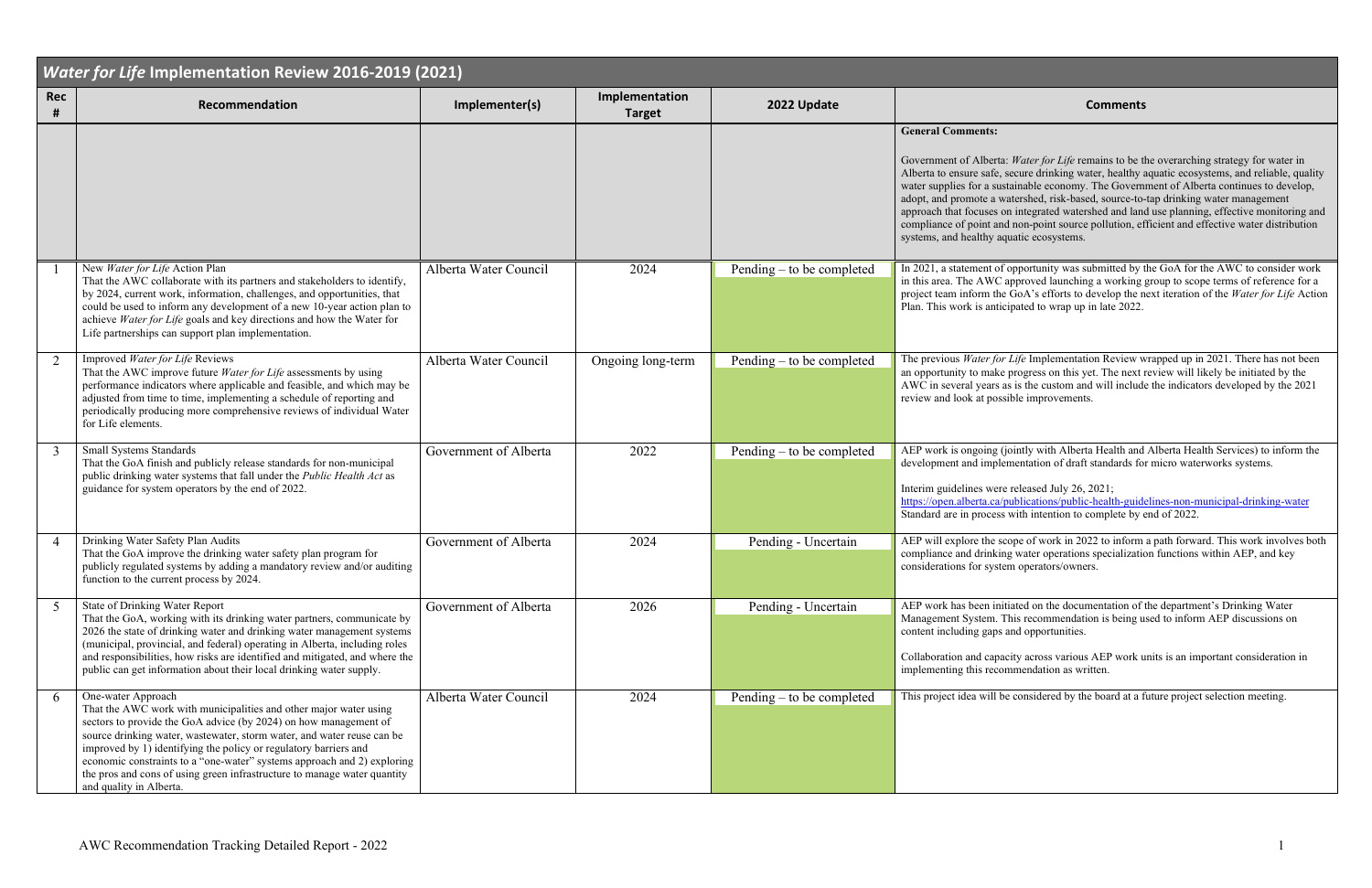|    | Healthy Aquatic Ecosystems Review<br>That the AWC strike a project team to examine and report on the state of<br>Alberta's aquatic ecosystem health and its management (by 2022) and<br>identify barriers and opportunities to improve capacity, governance, and<br>accountability (by 2024) for achieving the Water for Life goal of healthy<br>aquatic ecosystems.                                                                                                                                                                                   | Alberta Water Council | 2024              | Pending $-$ to be completed | In 2021, this project ide<br>However, other prioritie<br>considered by the board                                                                                                                                                                                                                                                                                                                                                                                                                                                                                                                            |
|----|--------------------------------------------------------------------------------------------------------------------------------------------------------------------------------------------------------------------------------------------------------------------------------------------------------------------------------------------------------------------------------------------------------------------------------------------------------------------------------------------------------------------------------------------------------|-----------------------|-------------------|-----------------------------|-------------------------------------------------------------------------------------------------------------------------------------------------------------------------------------------------------------------------------------------------------------------------------------------------------------------------------------------------------------------------------------------------------------------------------------------------------------------------------------------------------------------------------------------------------------------------------------------------------------|
| 8  | Water Use Data<br>That the GoA improve our knowledge of water use by finding a<br>mechanism to make licensed actual water use data publicly available by<br>2022.                                                                                                                                                                                                                                                                                                                                                                                      | Government of Alberta | 2022              | Pending – to be completed   | AEP is in the process of<br>Digital Regulatory Assu<br>The collection of water<br>AEP and AER are work<br>reporting.                                                                                                                                                                                                                                                                                                                                                                                                                                                                                        |
| 9  | Sustainable Economy<br>That the AWC explore and provide advice to the GoA (by 2024) on what<br>"sustainable economy" is in terms of Reliable Quality Water Supplies for<br>a Sustainable Economy and 2) what the policy implications of various<br>options, such as increased storage, improved efficiency, reduced<br>administrative barriers, or sector water supply assistance programs, are to<br>ensure this goal is achieved in the future, recognizing that solutions might<br>look different in different regions and/or to different sectors. | Alberta Water Council | 2024              | Pending $-$ to be completed | This project idea will be                                                                                                                                                                                                                                                                                                                                                                                                                                                                                                                                                                                   |
| 10 | Improved modelling<br>That the GoA and its partners work to improve water supply and demand<br>modelling, including scenario-building and forecasting (particularly in<br>light of population growth, economic development, cumulative effects,<br>and climate variability), periodically updating the AWC and its partners<br>on their learnings and how such information can inform policy and other<br>decision makers (ongoing).                                                                                                                   | Government of Alberta | Ongoing long-term | Pending - Uncertain         | The River Forecast Cen<br>Forecast System. This c<br>precipitation, river cond<br>platform. It is estimated<br>forecasts 30% faster tha                                                                                                                                                                                                                                                                                                                                                                                                                                                                     |
| 11 | Preparedness<br>That the GoA and its agencies (e.g., Alberta Emergency Management<br>Agency) and the AWC continue to work with WPACs and municipalities<br>to promote municipal flood and drought management and to develop<br>planning, best practices, and other informative and user-friendly tools<br>that improve community preparedness1 (ongoing).                                                                                                                                                                                              | Government of Alberta | Ongoing long-term | Implemented as written      | AEMA engages with m<br>of emergency managem<br>Métis Settlements emer<br>engagement and advice<br>respond to, and recover<br>online planning tool and<br>and risk assessment tool<br>mitigation strategies tail<br>AEP continues to monit<br>to ensure the departmen<br>Improvements to the riv<br>2022 flood season. Thes<br>discrete river basins, as<br>more precision when the<br>Financial Flood Risk As<br>the relevant communitie<br>various sizes which will<br>Alberta continues to foc<br>flood inundation and ha<br>priority, and are continu<br>Engagement and educat<br>example, a new drought |

ea was presented to the board to consider at a project section meeting. es at that time were selected over this one. This project idea will be at a future project selection meeting.

Itransforming its regulatory system. As part of this transformation, a urance System (DRAS) is in development.

Icense data and the reporting of the actual use is a part of the project. king together to discuss water license data collection, systems, and

e considered by the board at a future project selection meeting.

Intre achieved a major milestone with the rollout of the Alberta River centralized system allows river forecasters to view measured ditions, weather forecasts, and satellite imagery all at once in a single that the new system will enable river forecasters to produce flow an before.

unicipalities and other stakeholders to support and enhance all aspects nent across the province. AEMA offers municipalities, First Nations and rgency management training, planning and exercise supports, and direct during and after an event to assist communities better prepare for, from disasters. In addition, AEMA offers communities access to a free d is engaged in the development of a provincial hazard identification intended to assist users in developing effective and sustainable ilored for their communities.

tor potential flood and drought conditions and has undertaken activities nt is prepared to respond to water-related environmental emergencies.

vers.alberta.ca web app and AB Rivers mobile app will be ready for the se include the ability to issue flood advisories for smaller and more well as colour-coded lines for larger rivers. These changes will provide ne River Forecast Centre is showing the areas under flood advisories.

ssessments are being produced for more communities. When complete, es will be aware of their estimated financial exposure to floods of assist in prioritizing flood mitigation activity.

cus on working with communities/municipalities on the development of azard maps for communities at risk. Study areas are determined by uously updated to ensure Albertans are as safe as possible.

tion work is underway that generally supports this recommendation. For website was developed on Alberta.ca: